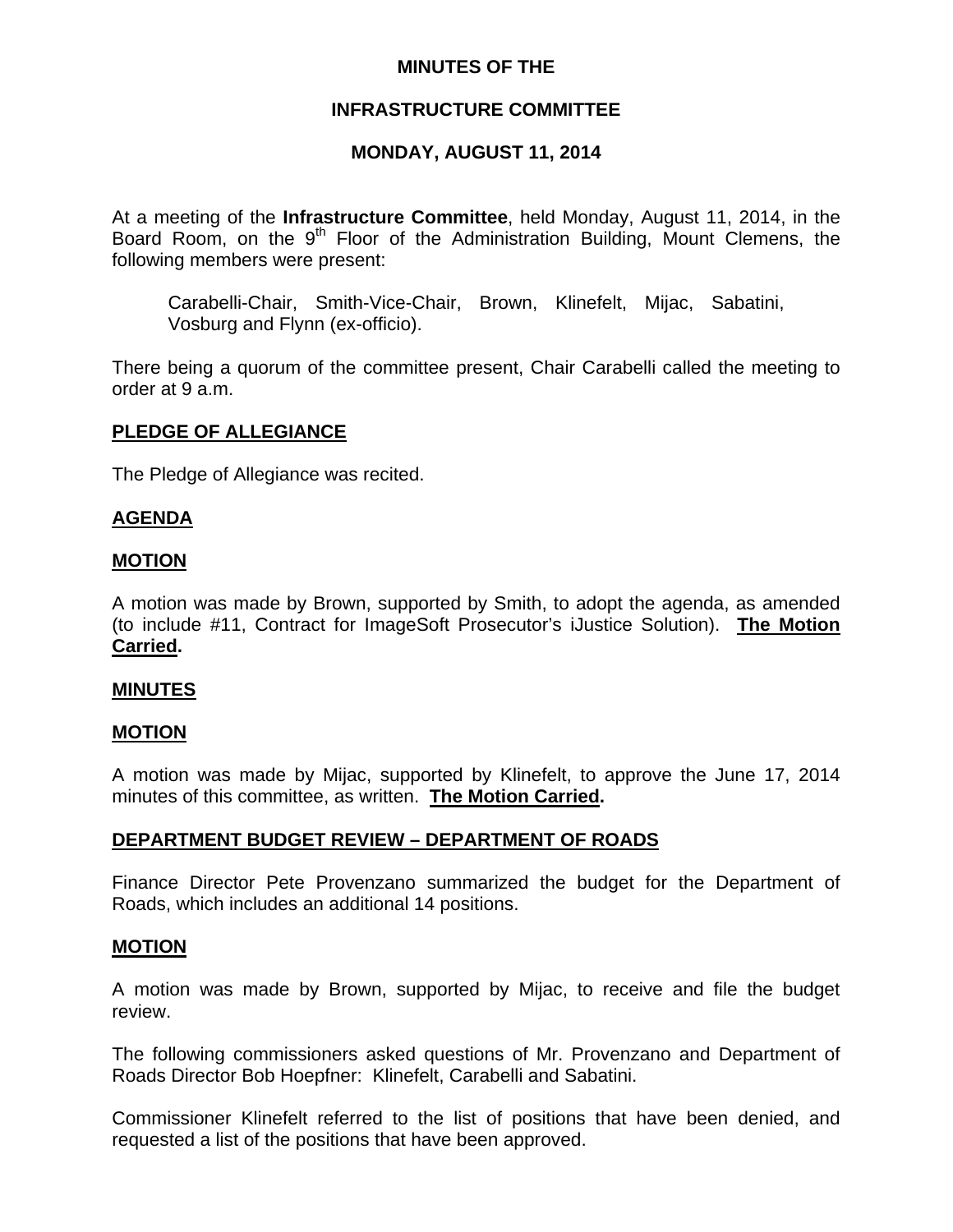Mr. Hoepfner spoke about the Complete Streets Plan for primary roads and explained that work will not begin on any project until their budget is approved. He assured committee that he is committed to evaluating every project to see where complete streets construction can be reasonably accommodated in the project.

The following commissioner spoke: Flynn.

Chair Carabelli called for a vote on the motion and **The Motion Carried.**

## **COST SHARE AGREEMENTS/DEPARTMENT OF ROADS**

## **Macomb Township–Card Road**

### **MOTION**

A motion was made by Sabatini, supported by Mijac, to forward to the Finance Committee a recommendation to approve the cost share agreement between the Macomb County Department of Roads and Macomb Township for the resurfacing of Card Road from Hall Road to 21 Mile Road and constructing one bypass lane at an estimated cost of \$441,250.

The following commissioner spoke: Carabelli.

Chair Carabelli called for a vote on the motion and **The Motion Carried.**

### **Macomb Township–21 Mile Road**

#### **MOTION**

A motion was made by Sabatini, supported by Smith, to forward to the Finance Committee a recommendation to approve the cost share agreement between the Macomb County Department of Roads and Macomb Township for the resurfacing of 21 Mile Road from Garfield to Romeo Plank and constructing two bypass lanes at an estimated cost of \$788,027. **The Motion Carried.** 

### **City of Warren–Schoenherr Road**

### **MOTION**

A motion was made by Mijac, supported by Vosburg, to forward to the Finance Committee a recommendation to approve the cost share agreement between the Macomb County Department of Roads and the City of Warren for concrete pavement repairs on Schoenherr Road from the railroad crossing south of 10 Mile Road to the I-696 Service Drive at an estimated cost of \$254,000. **The Motion Carried.**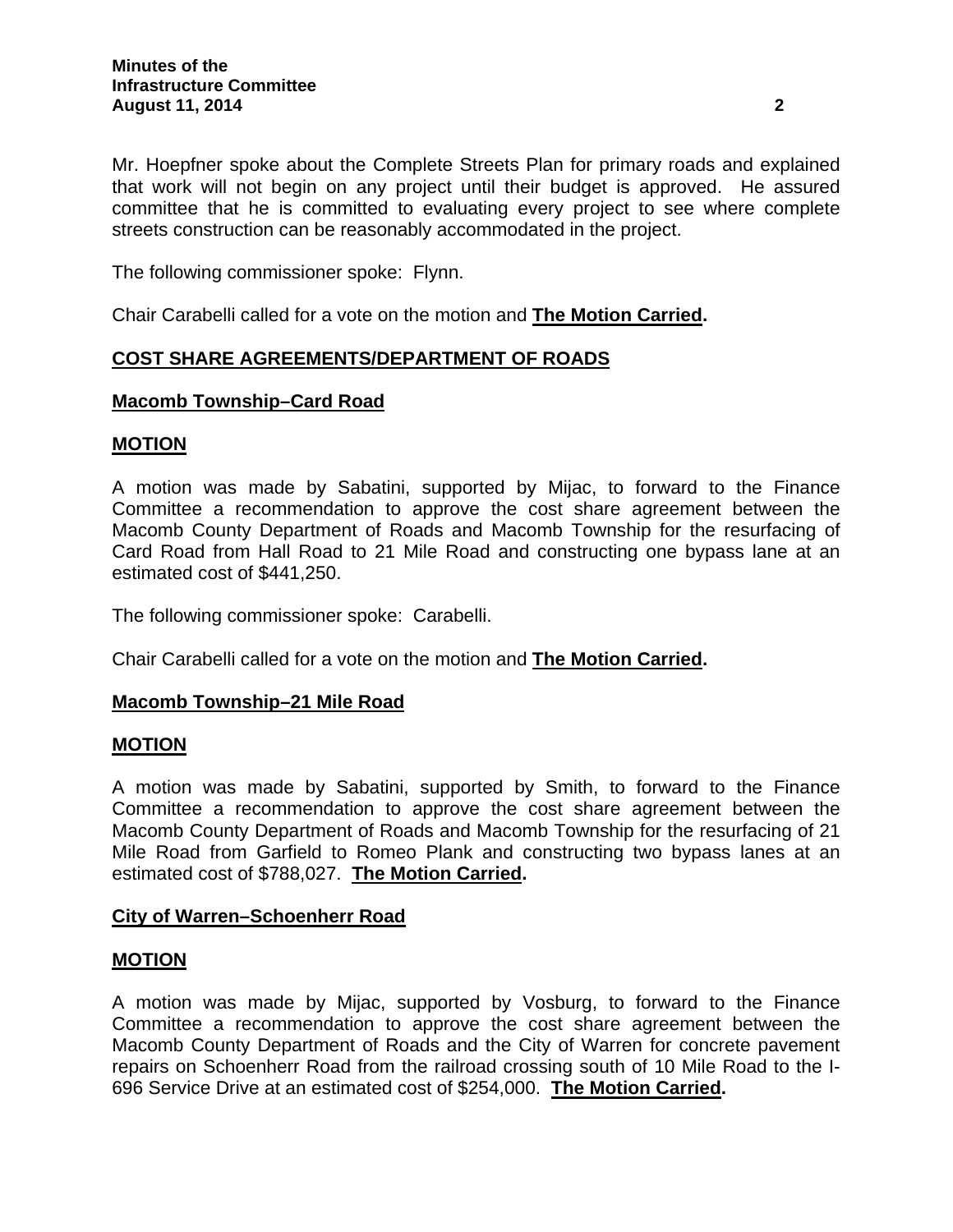## **MICHIGAN DEPARTMENT OF TRANSPORTATION (MDOT) CONTRACT-MOUNT ROAD FROM 18 MILE TO HALL ROAD/DEPARTMENT OF ROADS**

### **MOTION**

A motion was made by Vosburg, supported by Mijac, to forward to the Finance Committee a recommendation to approve the contract between the Michigan Department of Transportation (MDOT) and the Macomb County Department of Roads for concrete pavement repairs on northbound Mound Road from 18 Mile to Hall Road at an estimated cost of \$2,005,300 and scheduled to be completed in 2015. **The Motion Carried.** 

### **DEPARTMENT BUDGET REVIEW – INFORMATION TECHNOLOGY**

Finance Director Pete Provenzano summarized the budget for Information Technology Department. He said three new positions were requested, by the department agreed to hold off on those for another year.

### **MOTION**

A motion was made by Vosburg, supported by Smith, receive and file the budget review.

Sandy Jurek, IT Director, highlighted some of her department's goals and objectives.

The following commissioners spoke: Vosburg, Brown, Klinefelt, Smith, Carabelli and Flynn.

Chair Carabelli called for a vote on the motion and **The Motion Carried.**

### **PURCHASE OF INSTALLATION OF REDUNDANT FIBER RING/ INFORMATION TECHNOLOGY**

### **MOTION**

A motion was made by Vosburg, supported by Mijac, to forward to the Finance Committee a recommendation to approve the purchase of installation of a redundant fiber ring between the main county campuses in the amount of \$361,930.19 for Comlink.

The following commissioners spoke: Klinefelt, Carabelli and Sabatini.

Commissioner Sabatini requested that future routing forms include where the funds are coming from.

Chair Carabelli called for a vote on the motion and **The Motion Carried with Carabelli and Sabatini voting "No."**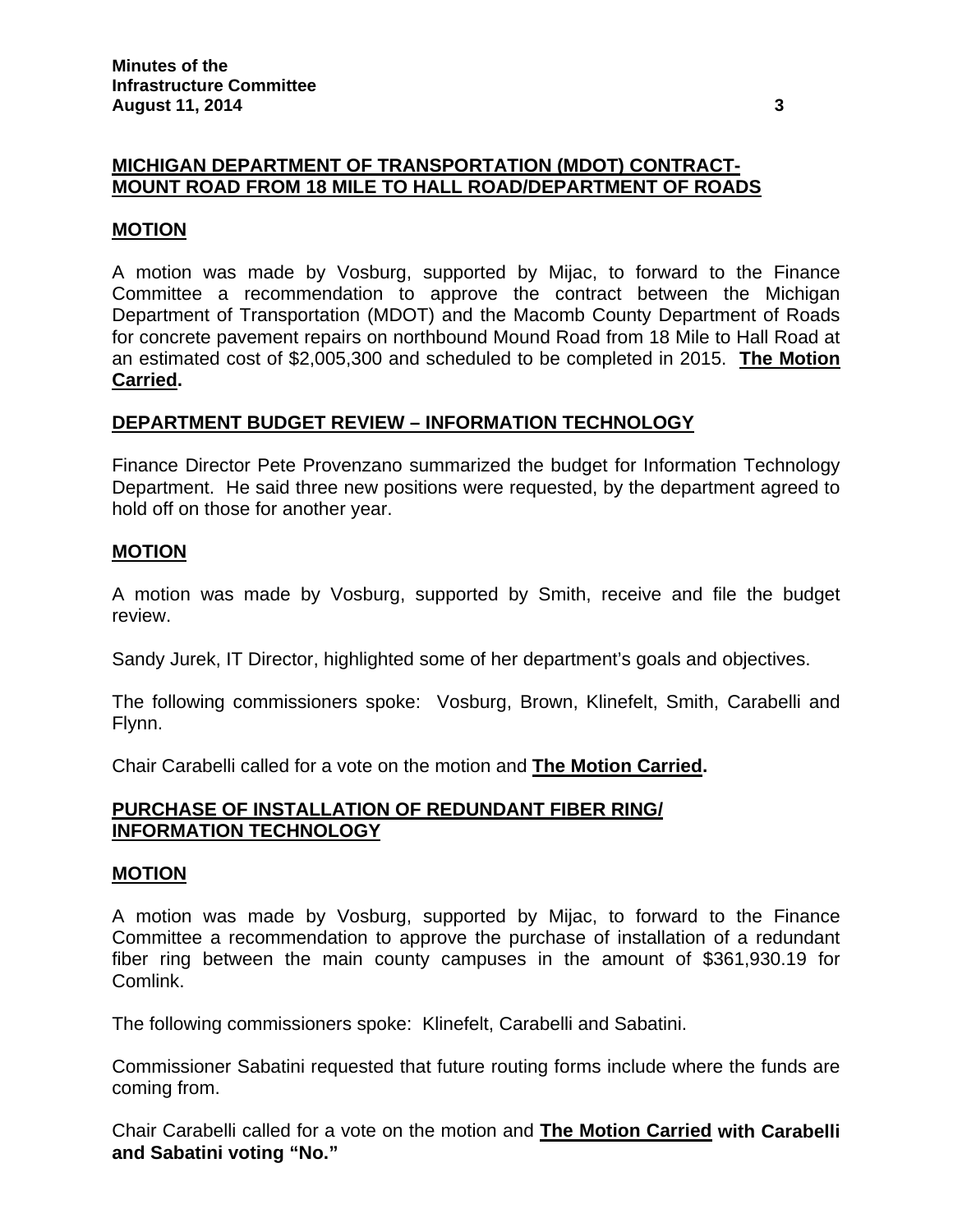## **CONTRACT FOR IMAGESOFT PROSECUTOR'S IJUSTICE SOLUTION/ INFORMATION TECHNOLOGY**

Sandy Jurek provided an overview of the project.

### **MOTION**

A motion was made by Vosburg, supported by Brown, to forward to the Finance Committee a recommendation to approve the contract for the ImageSoft Prosecutor's iJustice Solution, in the amount of \$683,114.55 (Capital Fund Plan).

The following commissioner spoke: Klinefelt.

Chair Carabelli called for a vote on the motion and **The Motion Carried with Sabatini voting "No."**

### **DEPARTMENT BUDGET REVIEW – FACILITIES AND OPERATIONS**

Finance Director Pete Provenzano summarized the budget for the Facilities and Operations Department.

#### **MOTION**

A motion was made by Klinefelt, supported by Brown, to receive and file the budget review.

The following commissioner spoke: Carabelli.

Chair Carabelli called for a vote on the motion and **The Motion Carried.**

### **AWARD OF FREEDOM HILL SITE LIGHTING-NORTH/FACILITIES AND OPERATIONS**

#### **MOTION**

A motion was made by Klinefelt, supported by Smith, to forward to the Finance Committee a recommendation to approve awarding of the Freedom Hill Site Lighting – North to the low qualified bidder, Rauhorn Electric, Inc., in the amount of \$350,231.

The following commissioners spoke: Flynn and Sabatini.

Ms. Arnott-Bryks, Facilities and Operations Director, commented on when the project will start and when completion is anticipated, and about the return on investment.

Chair Carabelli called for a vote on the motion and **The Motion Carried.**